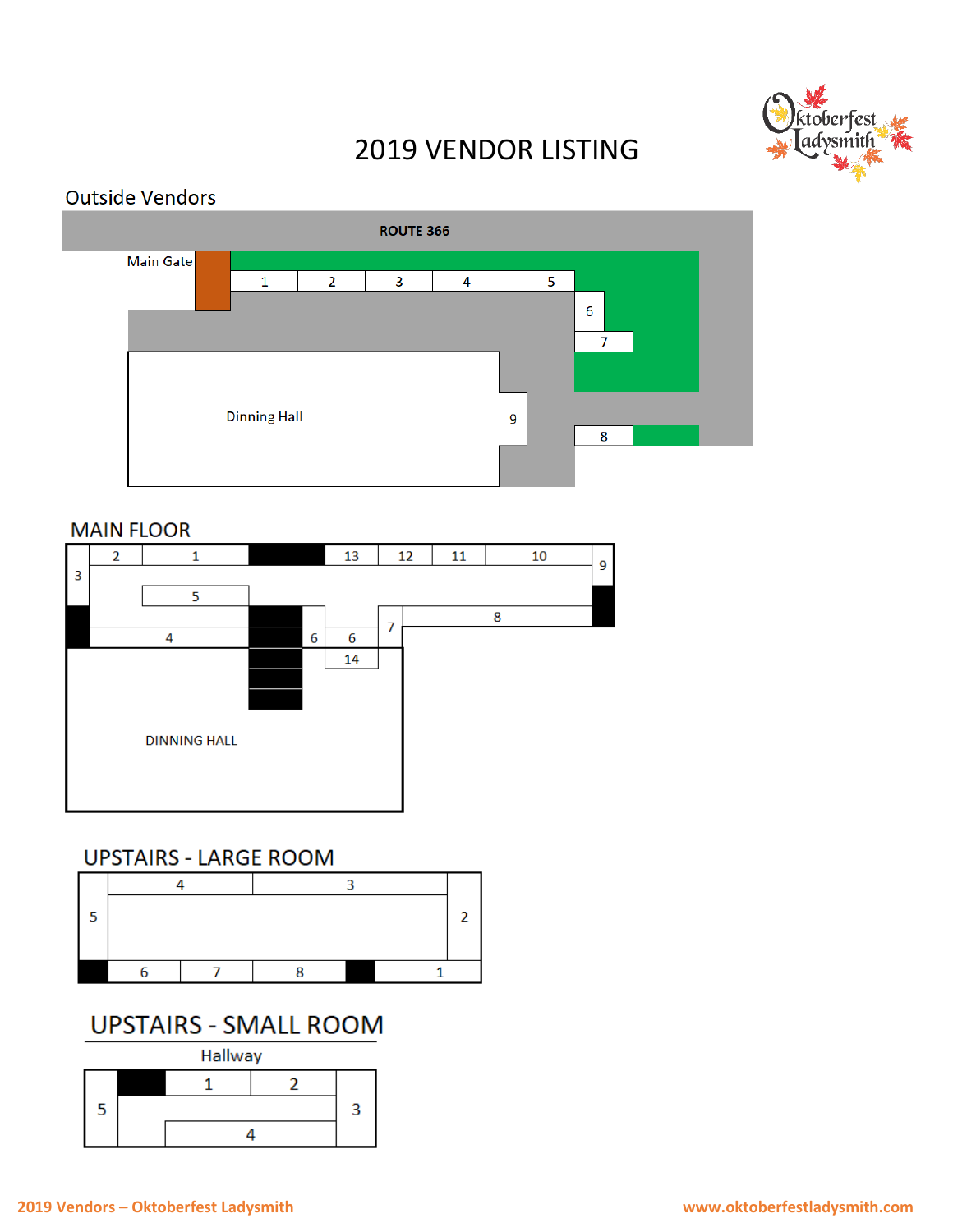| <b>OUTSIDE</b>                                                                                                                                                                                      |                                                                                                                                                                     |  |
|-----------------------------------------------------------------------------------------------------------------------------------------------------------------------------------------------------|---------------------------------------------------------------------------------------------------------------------------------------------------------------------|--|
| 1. Les Spurrell Rustic Furniture<br>Haley Station, ON<br>TEL: 613-432-3492<br><b>DESCRIPTION:</b> Hand made rustic furniture. Specializing in<br>rocking chairs and coffee tables.                  | 2. Vickie & Lyne Chasles<br>No contact info available.<br><b>DESCRIPTION:</b> Baked pies, cookies, squares and caramel                                              |  |
| 3. Valley Merchant Outlet<br>Dunrobin, QC<br>www.fb.com/valleymerchant<br>vmo447@hotmail.com<br>TEL: 613-832-0216<br><b>DESCRIPTION:</b> Hand made sweaters, hoodies, mitts, hats<br>and much more! | 4. D&L Fashion Jewelry<br>Bryson, QC<br>www.fb.com/Lise-Flower-Palace<br>TEL: 819-647-2024<br><b>DESCRIPTION:</b> Necklaces, rings, watches, bracelets and<br>more! |  |
| 5. Avon<br><b>Karen Presley</b><br>Otter Lake, QC<br>LINK HERE<br>karen presley@outlook.com<br>TEL: 819-453-7085<br><b>DESCRIPTION:</b> 4th generation Avon representative                          | 6. Moosecreek Co<br>Moosecreek, ON<br>www.fb.com/moosecreekco/<br>moosecreekhats@gmail.com<br>TEL: 613-538-4582<br><b>DESCRIPTION: Ponchos and wraps</b>            |  |
| 7. Miellerie Sempels Honey<br>Quyon, Qc<br>TEL: 819-458-1776<br><b>DESCRIPTION:</b> Honey and beeswax body products and<br>candles.                                                                 | 8. Liquidation<br><b>George et Jacqueline</b><br>Gatineau, QC<br>TEL: 817-617-3559<br><b>DESCRIPTION: Bed sheets and underwear</b>                                  |  |
| 9. Canadian Outdoor Leisure Co.<br>Joanne Chapesli<br>Renfrew, ON<br>info@cdnoutdoorleisure.com<br>www.cdhoutdoorleisue.com<br>TEL: 613-432-8460<br><b>DESCRIPTION: RV parts and service</b>        |                                                                                                                                                                     |  |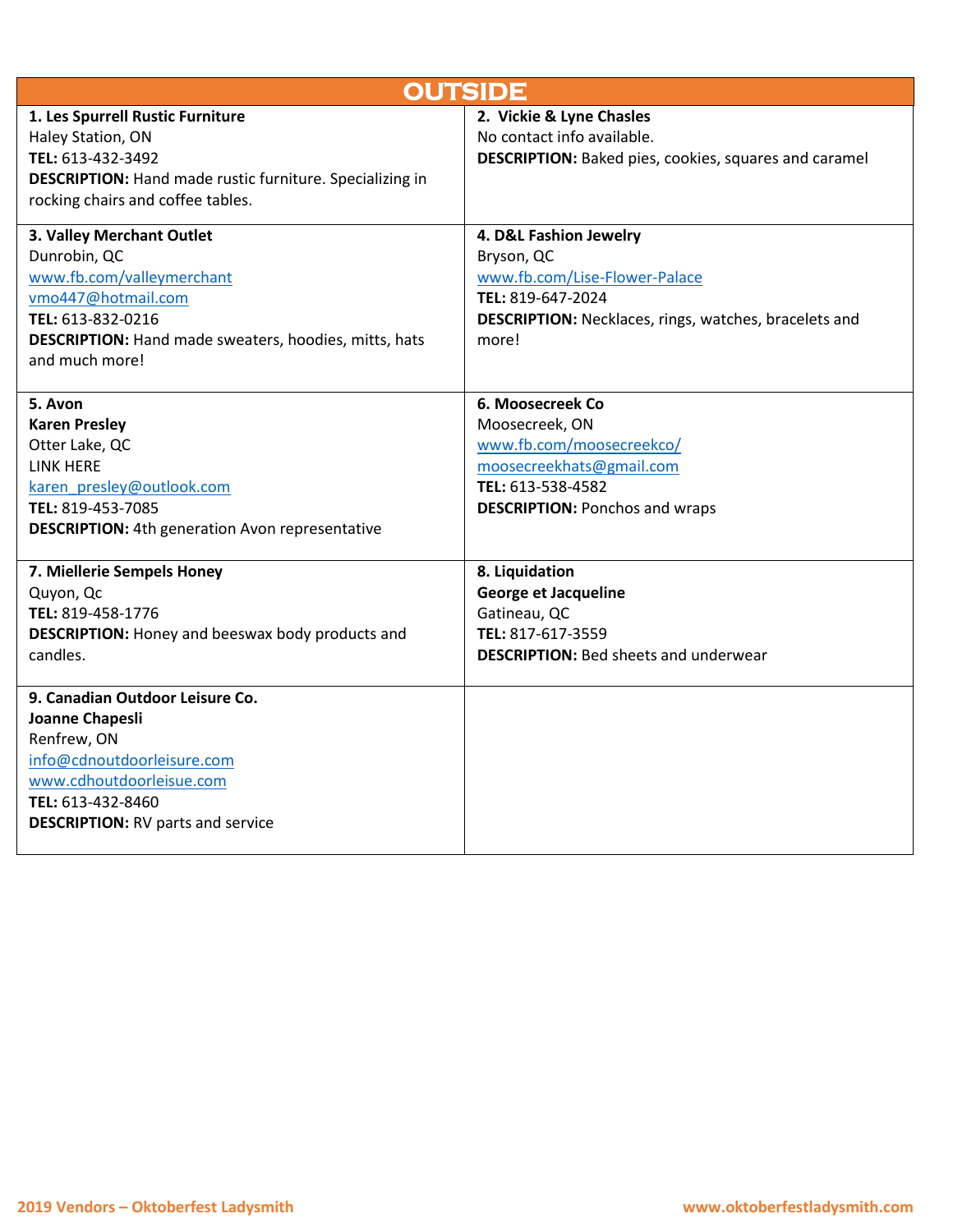| <b>MAIN FLOOR</b>                                                                                                |                                                                            |  |
|------------------------------------------------------------------------------------------------------------------|----------------------------------------------------------------------------|--|
| 1. Darlenes & Marion Dagenais                                                                                    | 2. Alice Fournier                                                          |  |
| Luskville, QC                                                                                                    | Edelweiss, QC                                                              |  |
| TEL: 819-455-2693                                                                                                | TEL: 819-459-2414                                                          |  |
| <b>DESCRIPTION:</b> Knitted good (Towels, mitts, scaves, hats,                                                   | <b>DESCRIPTION:</b> Peter heaters (Chauffe-Zizi), hand painted             |  |
| slippers, dishclothes etc). Fall and Christmas centerpieces                                                      | candles, and other crafts                                                  |  |
| and decorations. ecorated window shutters, decorated                                                             |                                                                            |  |
| ladders, wooden cardinals for your garden & much more!                                                           |                                                                            |  |
| 3. Hand Made Quilts                                                                                              | <b>4. C&amp;E Creations</b>                                                |  |
| <b>Elaine Burke</b>                                                                                              | <b>Ernie Wilson</b>                                                        |  |
| Arnprior, ON                                                                                                     | ernie.wilson@sympatico.ca                                                  |  |
| TEL: 613-623-7407                                                                                                | TEL: 613-646-2712                                                          |  |
| <b>DESCRIPTION:</b> Handmade quilts of all kinds! From crib                                                      | <b>DESCRIPTION:</b> Assortment of painted metal cans, wood                 |  |
| sized to queen sized. Homemade socks and scarves.                                                                | crafts, home and Christmas decor.                                          |  |
| 5. Lynn Graveline                                                                                                | 6. D & E Crafts                                                            |  |
| Campbells Bay, QC                                                                                                | <b>Donna Rebertz</b>                                                       |  |
| lynnbrown50@hotmail.com                                                                                          | Shawville, QC                                                              |  |
| TEL: 819-648-5581                                                                                                | decrafts@hotmail.com                                                       |  |
| <b>DESCRIPTION:</b> Knitted goods (tuques, scraves, mitts,                                                       | TEL: 819-648-2836                                                          |  |
| headbands, swiffer covers, dish clothes).                                                                        | <b>DESCRIPTION:</b> Sewing, crafts, canning and much more                  |  |
| 7. FanTABulous Designs                                                                                           | 8. Maggies Jewelry & Accessories                                           |  |
| <b>Tabetha Robertz</b>                                                                                           | <b>Marg Lewis</b>                                                          |  |
| Shawville, QC                                                                                                    | Portage-du-Fort, QC                                                        |  |
| fantabulousdesigns2018@hotmail.com                                                                               | mdlewis26@hotmail.com                                                      |  |
| TEL: 819-592-0822                                                                                                | TEL: 819-647-6411                                                          |  |
| <b>DESCRIPTION:</b> Custom Hand Made Jewelry                                                                     | <b>DESCRIPTION:</b> Sterling Silver Gemstone & Fashion Jewelry,            |  |
|                                                                                                                  | Ladies winter hats and ponchos.                                            |  |
| 9. Rockingham Wilderness                                                                                         | 10. Claire Schoenfeldt                                                     |  |
| Drenda Lapenski                                                                                                  | Gatineau, QC                                                               |  |
| Wilno, ON                                                                                                        | TEL: 819-663-6866                                                          |  |
|                                                                                                                  |                                                                            |  |
| www.rockinghamwilderness.ca                                                                                      | <b>DESCRIPTION:</b> Crochet, Christmas ornaments                           |  |
| sales@rockinghamwilderness.ca                                                                                    |                                                                            |  |
| TEL: 613-757-3298                                                                                                |                                                                            |  |
| <b>DESCRIPTION:</b> Camouflage garments for outdoor lovers.                                                      |                                                                            |  |
| Sizes from newborn to Adult XXL.                                                                                 |                                                                            |  |
| 11. Francine Bouchard                                                                                            | 12. Kraften Kustoms                                                        |  |
| Gatineau, QC                                                                                                     | <b>Kristen Woolsey</b>                                                     |  |
| francine5410@gmail.com                                                                                           | Luskville, QC                                                              |  |
| TEL: 819-360-9421                                                                                                | kraftenkustons@outlook.com                                                 |  |
| <b>DESCRIPTION:</b> Knitted tuques, scarves, mittes, slippers,<br>dishclothes) Handpainted decorations including | TEL: 819-210-9911<br>DESCRIPTION: 3D wood signs, personalized home decor & |  |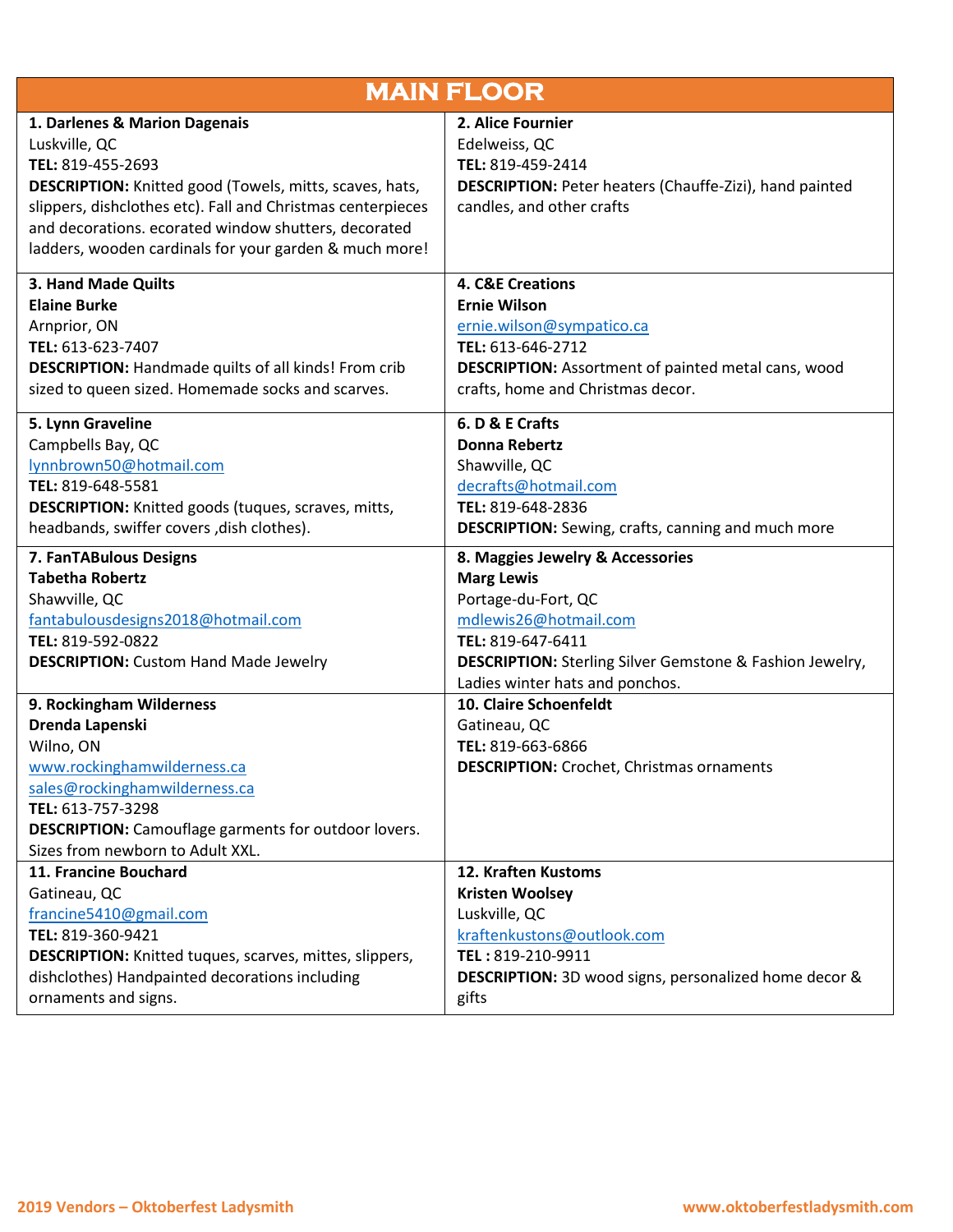| 13. Joan's Fashion Jewelry                                | 14. Independent Watkins Natural Wonders                                    |
|-----------------------------------------------------------|----------------------------------------------------------------------------|
| <b>Joan Essiambre</b>                                     | <b>Patricia Levesque</b>                                                   |
| Bryson, QC                                                | Otter Lake, QC                                                             |
| rjess2010@hotmail.com                                     | https://www.jrwatkins.com/consultant/658324                                |
| TEL: 819-648-5542                                         | patricia.levesque@tlb.sympatico.ca                                         |
| <b>DESCRIPTION:</b> Watches, Pendants, Dress Hand Towels, | TEL: 819-453-2380                                                          |
| Crystal Pendants, Wine Glass Holders, Stainless Steel     | <b>DESCRIPTION: 96-100% Natural Products. Gourmet, Body</b>                |
| Rings, Earrings and more!                                 | Care, Home Care & Remedies and the Best Insect Repellent<br>on the Market! |

# **UPSTAIRS LARGE ROOM**

| 1. Craft Table Creations                                  | 2. Craft Table Creations                                               |
|-----------------------------------------------------------|------------------------------------------------------------------------|
| <b>Sue Nicholas</b>                                       | <b>Sue Nicholas</b>                                                    |
| Arnprior, ON                                              | Arnprior, ON                                                           |
| creationsbysueshands@gmail.com                            | creationsbysueshands@gmail.com                                         |
| TEL: 613-623-6808                                         | TEL: 613-623-6808                                                      |
| <b>DESCRIPTION:</b> Knitted hats, scraves, custom tuques, | <b>DESCRIPTION:</b> Knitted hats, scraves, custom tuques, dishclothes, |
| dishclothes, quilts, slippers. Assorted sewing items and  | quilts, slippers. Assorted sewing items and crafts.                    |
| 3. Nells Dazzling Jewels                                  | 4. One Stitch at a Time                                                |
| <b>Nelly Sawatzky</b>                                     | <b>Lynn Rosien</b>                                                     |
| Ottawa, ON                                                | Carleton Place, ON                                                     |
| nellysawatzky@yahoo.com                                   | larosien@hotmail.com                                                   |
| TEL: 613-825-0727                                         | TEL: 613-621-1966                                                      |
| <b>DESCRIPTION: Jewelry</b>                               | DESCRIPTION: Jams. Knitting of all kinds (Socks, slippers, mittens,    |
|                                                           | dishclothes, towels, baby slippers, scrubbies and more!)               |
| <b>5. Krafty Retirement</b>                               | <b>6. Country Creations and Crafts</b>                                 |
| <b>Bernie Derbach</b>                                     | <b>Lori Sheppard</b>                                                   |
| Dunrobin, ON                                              | Shawville, QC                                                          |
| Fb.com/kraftyretirement                                   | www.fb.com/countrycreationsandcrafts                                   |
| Krafty.retirement@gmail.com                               | lori.sheppard@live.com                                                 |
| TEL: 613-823-5656                                         | TEL: 819-647-4710                                                      |
| <b>DESCRIPTION:</b> Handmade wood products, norwegian     | <b>DESCRIPTION: Home decor sales</b>                                   |
| gnobes and forest animals.                                |                                                                        |
| 7. Shocking Creations                                     | 8. Pure Conscience SENC                                                |
| <b>Sheri-Lyn Schock</b>                                   | Chelsea, QC                                                            |
| Stittsville, ON                                           | www.pure-conscience.ca                                                 |
| schockingcreations@bell.net                               | info@pure-conscience.ca                                                |
| TEL: 613-831-2437                                         | TEL: 873-822-1251                                                      |
| <b>DESCRIPTION:</b> Handmade custom signs and gifts       | <b>DESCRIPTION:</b> Farm of organically grown bvegetables. We also     |
|                                                           | make handcrafted soaps, all locally sourced from local farms and       |
|                                                           | surroundings.                                                          |
|                                                           |                                                                        |

# **UPSTAIRS SMALL ROOM**

| 1. Knot Firewood                        | <b>2. Erin's Creations</b>                    |
|-----------------------------------------|-----------------------------------------------|
| <b>Karen Davies</b>                     | <b>Erin St-Aubin</b>                          |
| Otter Lake, QC                          | Shawville, QC                                 |
| harried mom@hotmail.com                 | erin.staubin84@gmail.com                      |
| TEL: 819-665-0413                       | TEL: NA                                       |
| <b>DESCRIPTION:</b> Knot wood creations | <b>DESCRIPTION:</b> String art, and creations |